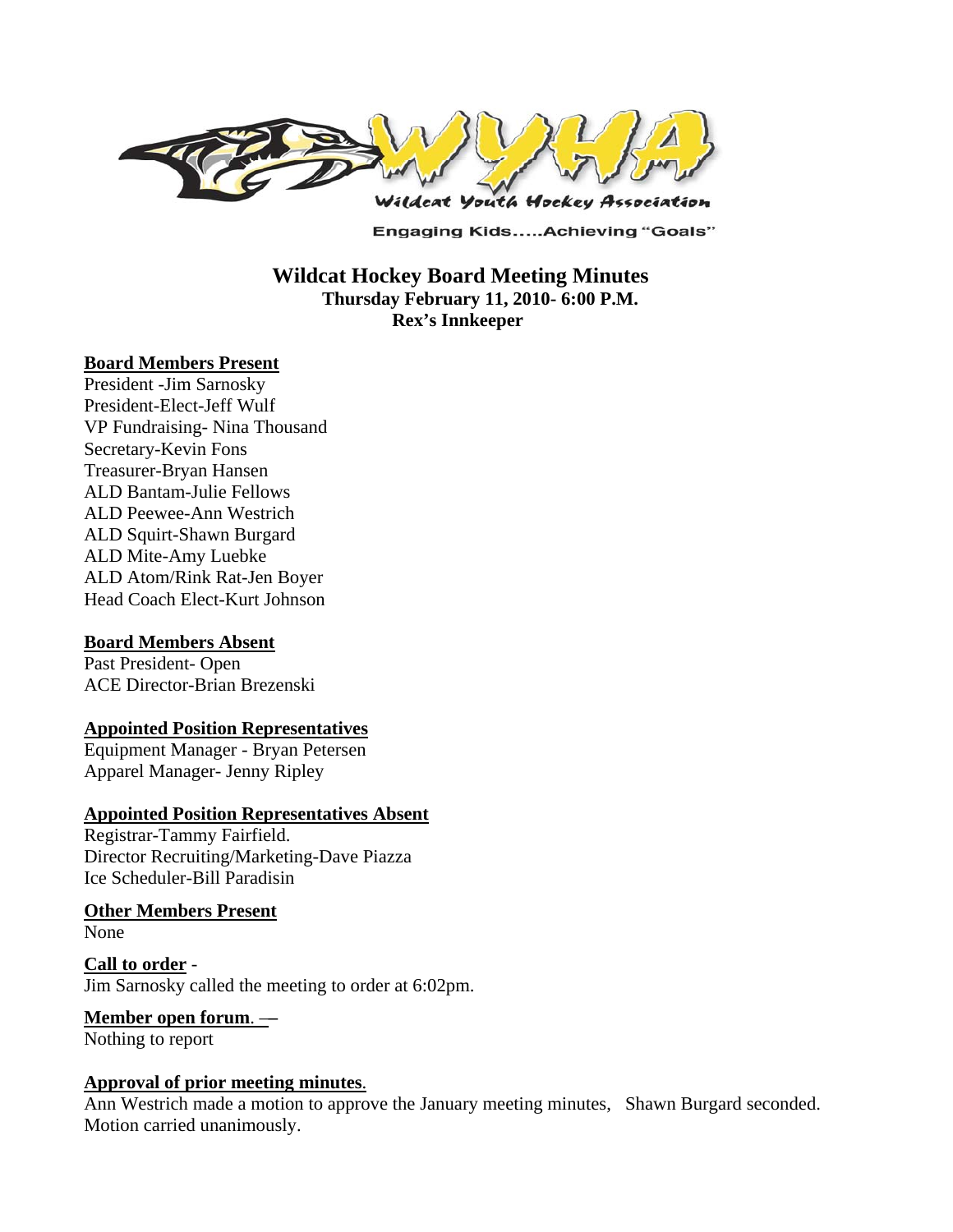# **Additions to the agenda**

Need for Ice before playoffs LTP Coordinator Position

## **Approval of agenda**

Ann Westrich made a motion to approve the agenda, Nina Thousand seconded. Motion carried unanimously.

# **Approval of bills –**

Julie fellows made a motion to approve the Bills, Amy Luebke seconded. Motion carried unanimously.

# **Reports:**

### **Treasurer:**

HPS Invoice Issue **–** Payment method to Referee's may change to pay each individual referee, will be discussed at the region level, may resolve itself.

**LTP:** 

Nothing to report.

# **Atom/Rink Rat:**

Policy for Moving Player Up from LTP needed – moved to future meeting item

**Mite ALD :.**  Nothing to report.

**Squirt ALD:**  Nothing to report.

**Pee Wee :**  Nothing to report.

**Bantam:**  Nothing to report.

**Equipment :**  Nothing to report.

## **Fundraising:**

Fundraising Update –

- Earned \$283.64 on the Photography
- Jerry Schultz stepped up to be the Texas Holdem Chair. Event will be Friday March 19th
- Parade of homes Chair people are set and moving forward.
- Will not do the Baseball Concession this year
- Collecting Prizes for the Brewer Trip Event.
- No Golf Outing for next year.

Raffle Chair – Still recruiting for Raffle Chair, Nina is collecting some of the prizes, Bryan Hansen is getting the License. Need help finding someone to chair this Event

Photos – Jenny Ripley will put together a proposal for Photos for next season.

# **Apparel-**

Earned \$2442 to date this year!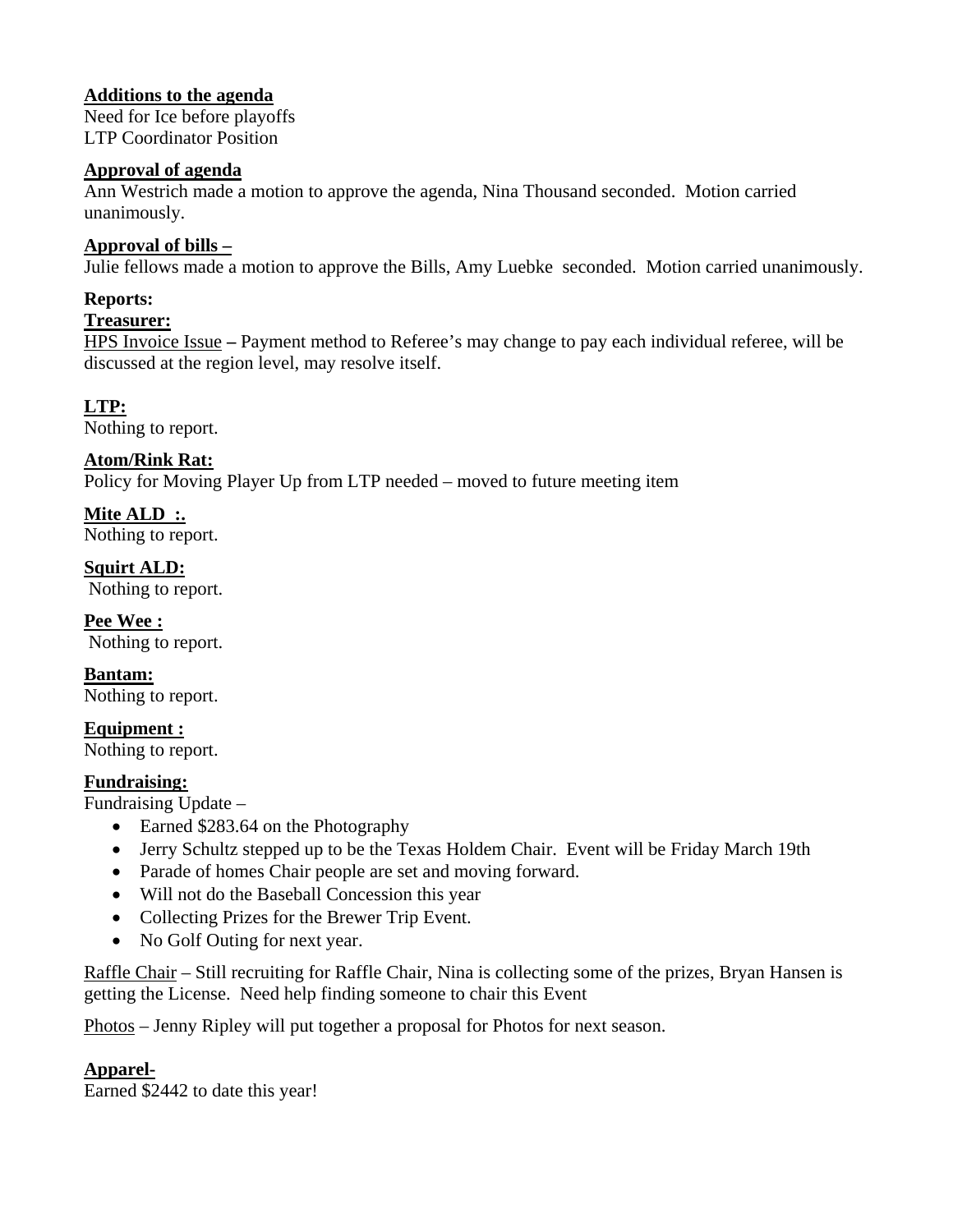## **Registrar- When to start early registration and discount**

Early Registration Discount – Families that Register and pay \$150 per skater before July  $31<sup>st</sup>$  will receive a \$50 discount on each skaters fees.

### **Ice scheduler-**

Need for Ice before playoffs – ALD's need to e-mail Bill Paradisin with the ice they need. Some ice is available and scheduled at Sauk Currently, need to look at scheduled practices the Friday night of State as this is not good for teams going that weekend.

Squirt & Bantam State is the weekend of March  $5<sup>th</sup>$ Mite & PeeWee State is the weekend of March  $13<sup>th</sup>$ Rink Rats needs some ice as they have a tournament in March

### **Marketing Director:**

Looking for Chair people for Deforest and Waunafest Parades.

## **Ace Director:**

Locker Room code of conduct etiquette for players **–** 

Draft Proposal presented, for the locker room, will be condensed and added to the Skater code of Conduct.

Reviewed USA Hockey Co-Ed locker room policy – need to review and add policy to the Handbook and send to club

Coaching Background Checks **–** Axiom contract needed many revisions and we decided not to move ahead at this time. Kurt did National sex offender checks and CCAT searches. Kurt will make sure this includes possible physical abuse crimes from states other than Wisconsin.

## **Old Business;**

Nothing to report.

# **New Business:**

Annual Meeting / Election timeline – Ann

Meeting will be Sunday April  $25<sup>th</sup>$  from 2-4pm at Waunakee High School.

Jenny Ripley needs photos for slide show, would like to have picture with each child at least twice. Election timeline Presented

E-mail Blast out open positions again, keep recruiting.

Ballots will be e-mailed out for the election and available at the meeting.

Kevin Fons will provide Jim with a list of accomplishments from this year / PowerPoint for the meeting

E-mail Blast Policy **–** E-mails will be sent to the board before being blasted and board members will have 24 hours to reply if there are any corrections or changes needed before the e-mail is blasted out.

Learn To Play Coordinator –

Amy Luebke made a motion to create a Learn to Play Coordinator Position as an appointed board position. Ann Westrich Seconded, passed unanimously.